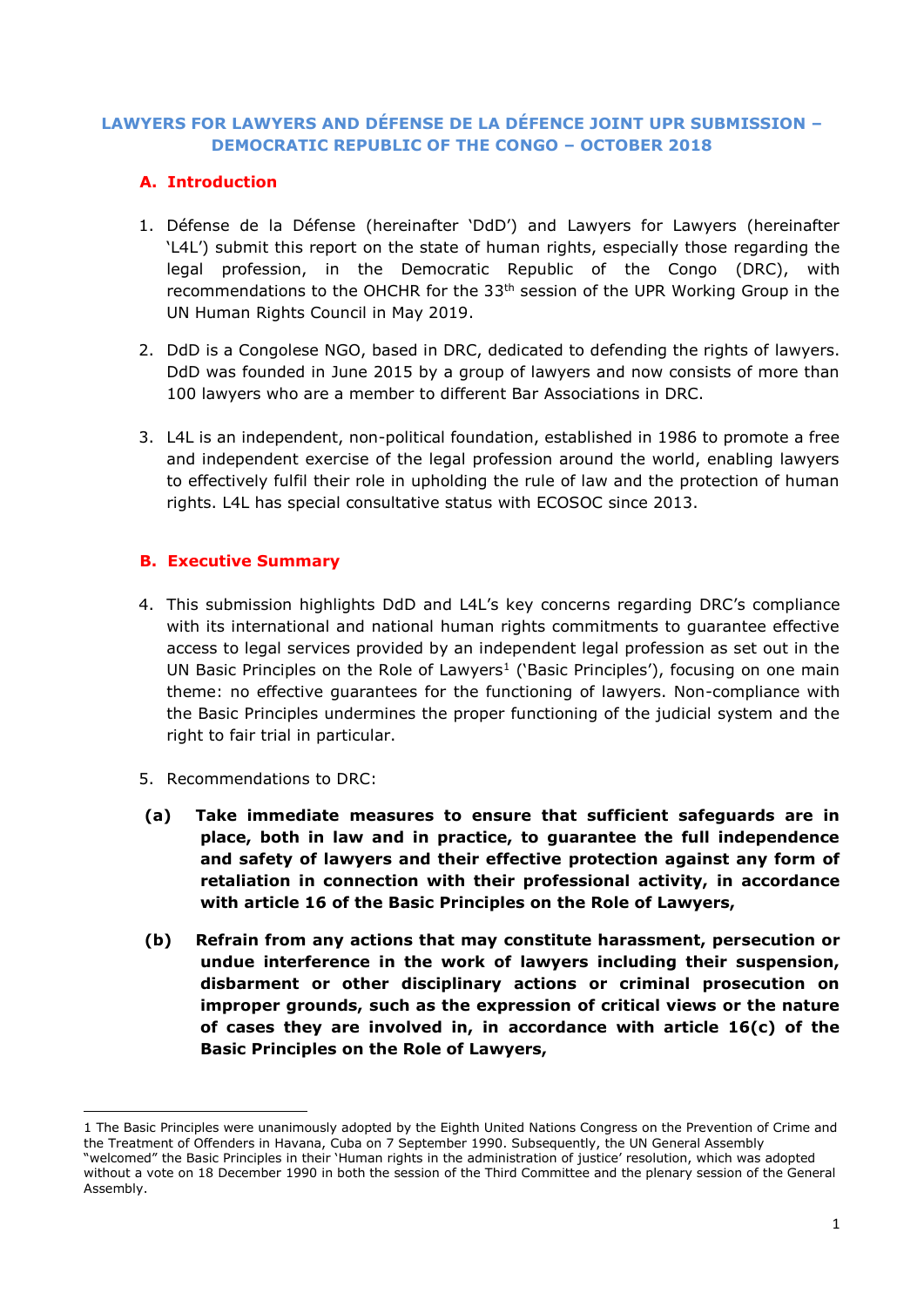- **(c) Take immediate measures to prevent the identification of lawyers with their clients or their clients' causes as a result of discharging their functions, as set out in article 18 of the Basic Principles on the Role of Lawyers, since lawyers are essential agents of justice,**
- **(d) Take immediate measures to guarantee the effective protection of the right of freedom of expression of lawyers as set out in article 23 of the Basic Principles on the Role of Lawyers, in particular their right to take part in public discussion of matters concerning the law, the administration of justice and the promotion and protection of human rights, without suffering professional restrictions by reason of their lawful action,**
- **(e) Take immediate measures to assure that sufficient safeguards are in place, both in law and in practice, to guarantee the full independence of the Bar Association of the Democratic Republic of the Congo and the other Bar Associations,**
- **(f) Accelerate the adoption and publication of the framework Advocates Act regulating the Bar Associations and ensure that this law is in compliance with the relevant UN-conventions and the Basic Principles on the Rule of Lawyers,**
- **(g) To continue to implement in legislation as well as in practice recommendations of the UPR-cycle in 2014 to ensure the protection of human rights defenders against undue interference in their work.**

# **C. Normative and institutional framework of the State**

- 6. The adequate protection of human rights and fundamental freedoms requires that every citizen has effective access to justice and legal assistance. Legal assistance can only be provided effectively in a judicial system where lawyers, along with judges and prosecutors, are free to carry out their professional duties independently and free from reprisal and harassment. This follows from the Charter of the United Nations, the Universal Declaration of Human Rights and Article 14 of the International Covenant on Civil and Political Rights to which DRC is a party.
- 7. On 22 June 2017, the Human Rights Council (HRC) passed a resolution condemning in general "the increasingly frequent attacks on the independence of [lawyers], in particular threats, intimidation and interference in the discharge of their professional functions". The HRC expressed its deep concern "about the significant number of attacks against lawyers and instances of arbitrary or unlawful interference with or restrictions to the free practice of their profession" and called upon States "to ensure that any attacks or interference of any sort against lawyers are promptly, thoroughly and impartially investigated and that perpetrators are held accountable".<sup>2</sup>

**.** 

 $<sup>2</sup>$  UN Human Rights Council, Independence and impartiality of the judiciary, jurors and assessors, and the independence</sup> of lawyers, A/HRC/RES/35/12, 22 June 2017, [http://ap.ohchr.org/documents/dpage\\_e.aspx?si=A/HRC/35/L.20](http://ap.ohchr.org/documents/dpage_e.aspx?si=A/HRC/35/L.20)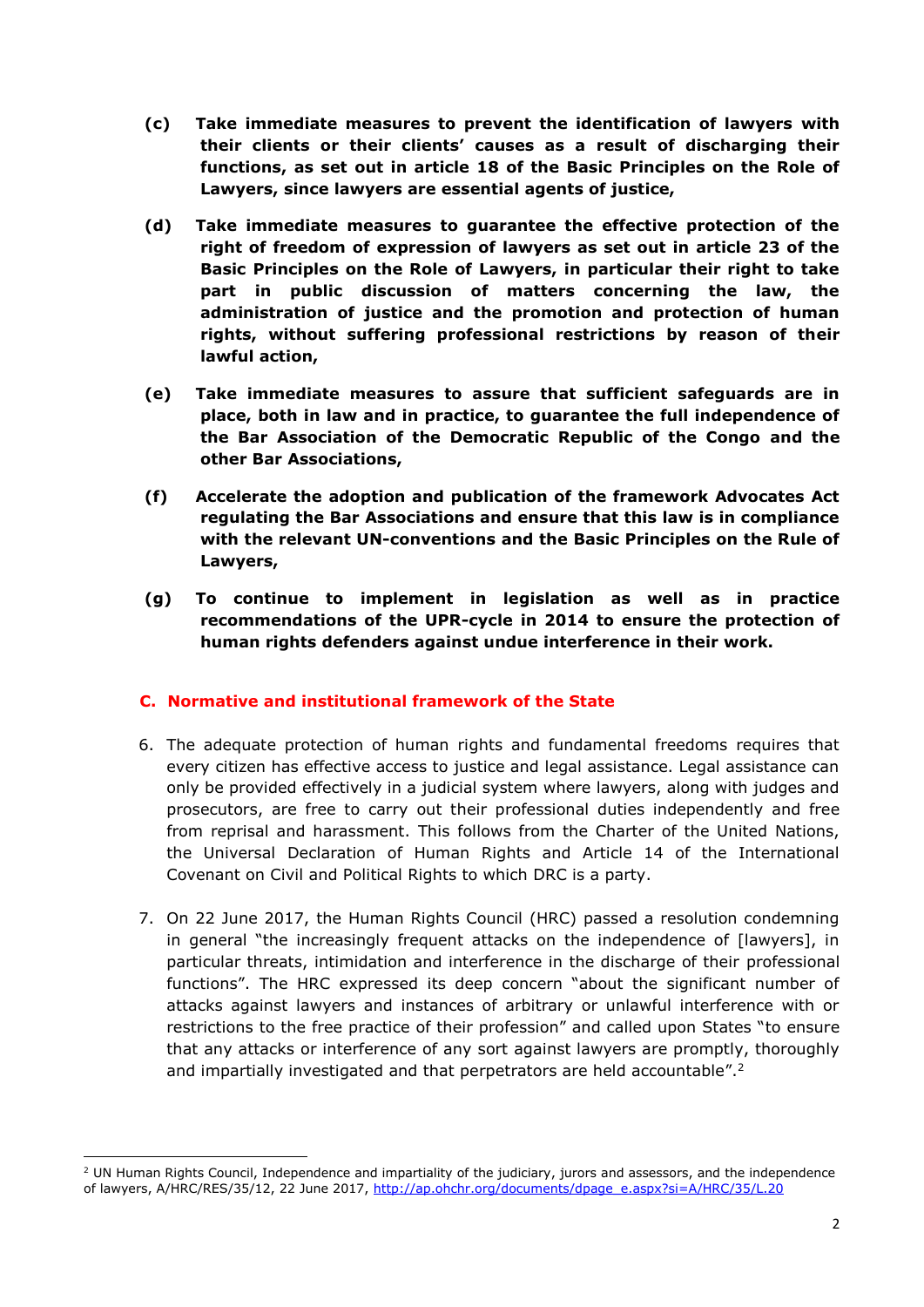- 8. Furthermore, the HRC expressed concerns about "situations where the entry into or continued practice within the legal profession is controlled or arbitrarily interfered with by the executive branch, with particular regard to the abuse of systems for the licensing of lawyers".<sup>3</sup>
- 9. In its task of promoting and ensuring the proper role of lawyers, the government of DRC should respect and take into account the Basic Principles within the framework of its national legislation and practice. The Basic Principles provide a concise description of international standards relating to key aspects of the right to independent counsel. Adherence to the Basic Principles is considered a fundamental pre-condition to fulfilling the requirement that all persons have effective access to independent legal assistance.<sup>4</sup>
- 10. During the interactive dialogue in the UPR cycle of 2014 several recommendations with respect to the protection of human rights defenders against undue interference were supported by DRC<sup>5</sup>, including recommendations  $134.26^6$ ,  $134.52^7$ ,  $134.133^8$ ,  $134.135<sup>9</sup>$  and  $134.136<sup>10</sup>$ . In reaction to these recommendations, the delegation of DRC reaffirmed "*that the Democratic Republic of the Congo remained committed to implement the UPR recommendations and all the commitments made under the international instruments that it had ratified*." 11
- 11.Reports since then gathered by DdD and L4L and received from lawyers in DRC indicate that DRC does not always uphold the necessary guarantees for the proper functioning of lawyers. As a consequence, lawyers encounter difficulties in carrying out their profession independently. This undermines the proper functioning of the judicial system, including the right to fair trial.

<sup>1</sup> <sup>3</sup> Un Human Rights Council, Independence and impartiality of the judiciary, jurors and assessors, and the independence of lawyers, A/HRC/RES/35/12, 22 June 2017, [http://ap.ohchr.org/documents/dpage\\_e.aspx?si=A/HRC/35/L.20](http://ap.ohchr.org/documents/dpage_e.aspx?si=A/HRC/35/L.20)

<sup>4</sup> During its 29th session (from 15 June – 3 July 2015), the Human Rights Council adopted without a vote a resolution on the independence and impartiality of the judiciary, jurors and assessors, and the independence of lawyers. While recalling the Basic Principles on the Role of Lawyers and condemning the increasingly frequent attacks on the independence of lawyers, in particular threats, intimidation and interference in the discharge of their professional functions, the Human Rights Council reminded all States of their duty "to uphold the integrity of [lawyers] and to protect them, as well as their families and professional associates, against all forms of violence, threat, retaliation, intimidation and harassment resulting from the discharging of their functions, and to condemn such acts and bring the perpetrators to justice". See UN Human Rights Council, Independence and impartiality of the judiciary, jurors and assessors, and the independence of lawyers A/HRC/RES/29/6,

[http://ap.ohchr.org/documents/dpage\\_e.aspx?si=A/HRC/29/L.11](http://ap.ohchr.org/documents/dpage_e.aspx?si=A/HRC/29/L.11)

<sup>5</sup> Report of the Working Group on the Universal Periodic Review Democratic Republic of the Congo, 7 July 2014, A/HRC/27/5.

<sup>6</sup> Recommendation 134.26. Ensure taht human rights defenders can exercise their rights without interference and ensure the effective establishment of the NHRC (Switzerland);

<sup>7</sup> Recommendation 134.52. Take necessary measures to prevent any threat against human rights defenders and ensure their effective protection (Spain);

<sup>8</sup> Recommendation 134.133. Bring all perpetrators of violence against journalists and human rights defenders to justice and ensure that journalists and human rights activists are able to pursue their activities, including by expressing criticism of government policies, without intimidation and harassment (Austria);

<sup>9</sup> Recommendation 134.135. Enhance the engagement towards increasing the role of civil society, especially by widening the space for political debate and ensuring the right of human rights defenders, opposition parties and journalists to freely carry out their activities (Italy);

<sup>&</sup>lt;sup>10</sup> Recommendation 134.136. Ensure that the rights to freedom of expression and peaceful assembly are respected and all citizens, including jounalists and human rights defenders, are able to pursue their activities without intimidation (Romania);

<sup>11</sup> Report of the Human Rights Council on its twenty-seventh session, 22 December 2014, A/HRC/27/2, chapter VI, page 67.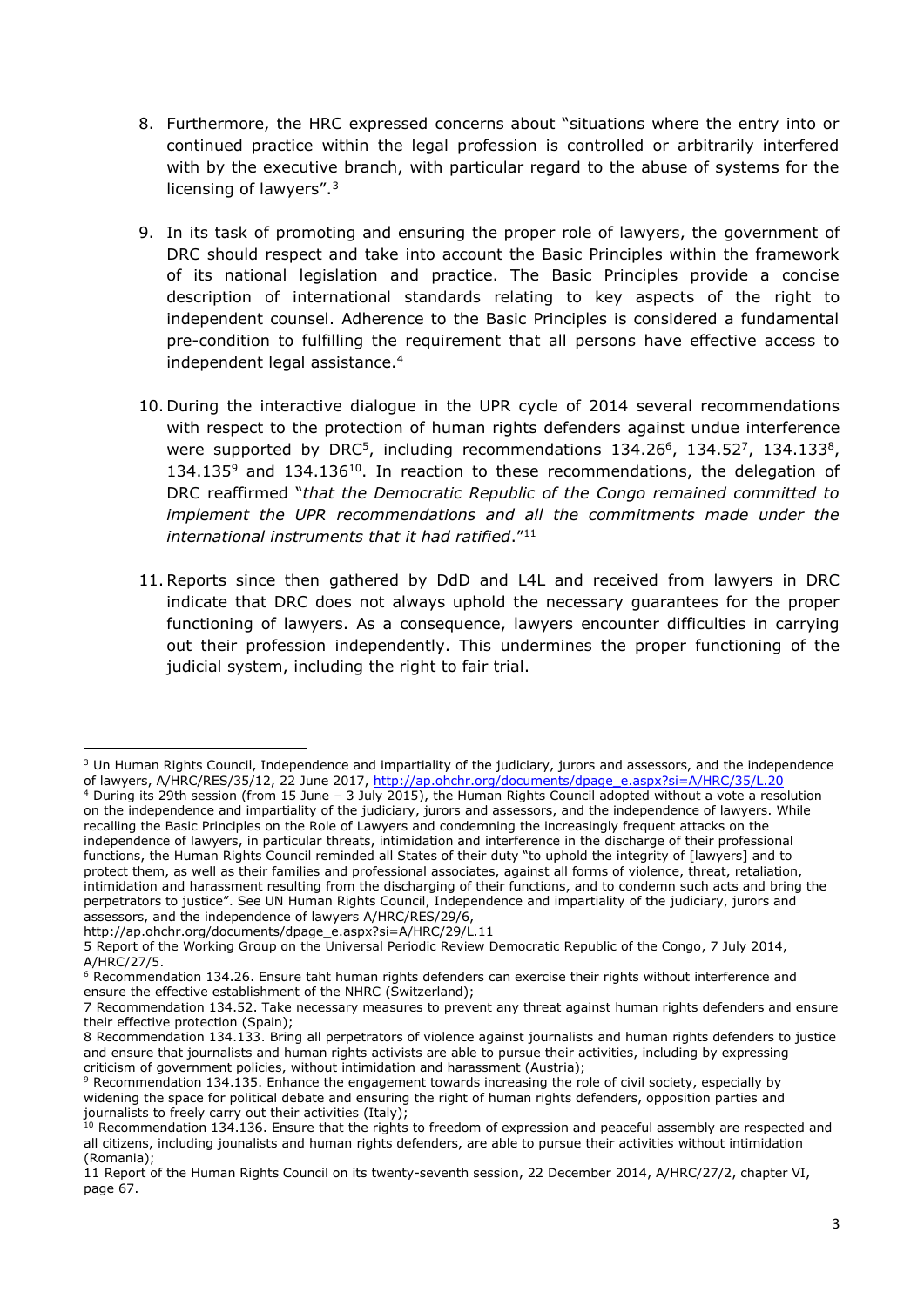# **D. Promotion and protection of human rights**

- (i) No effective quarantees for the functioning of lawyers $12$
- 12. DdD and L4L have been informed that the position of lawyers in DRC has significantly worsened over the last number of years. This coincides with a heightened level of oppression throughout the country. Lawyers are frequently subjected to threats, intimidation and improper interference or attempts to put pressure on them by members of law enforcement agencies (specifically the 'Agence Nationale de Renseignement', ANR – or secret service), the military and even the judiciary. Especially lawyers who are involved in politically sensitive cases endure difficulties in carrying out their professional activities without undue intervention. These threats and intimidations are sometimes also aimed at the lawyers' families.
- 13. This is demonstrated by the following cases:
	- *a. Me Peter Ngomo Milambo*

*As of 2009, Me Peter Ngomo has represented his fellow attorney Me Firmin Yangambi in highly politicised criminal proceedings. In the course of these proceedings, Me Ngomo has been subjected to several acts of intimidation. In 2010 he was forced to get into a car, subjected to an identity control and an involuntary body search by persons who stated they were members of the "Detection militaire des activités anti-patrie' after questioning the competence and ethical conduct of the representative of the public prosecution. In January 2013 he received death threats after giving an interview about the case to Radio Français International.* 

*On 28 August 2014, Me Ngomo was defending another client, General Kakwavu Bakande, pleading that there was not enough evidence to convict him. Me Ngomo was threatened in court by General Mukunto Kiyana of the General Military Prosecution Office ('Auditorat Général') who said 'you have guts to come to the hearing'. Me Ngomo then left the hearing and heard that he risked imminent arrest on suspicion of subordination of a witness (up to 5 years imprisonment). He went into hiding for a while.<sup>13</sup> On 4 September 2014, officers of the secret service visited Me Ngomo's house in his absence, allegedly to obtain a sum of money he owed. A family member categorically refused to pay any money.* 

*b. Mes Richard Bondo, Jean-Marie Kabengela Ilunga, Elie Mbikayi Muamba, Peter Ngomo Milambo in the Chebeya case*

*In 2014 and 2015, the aforementioned lawyers represented the civil parties of the family members of Floribert Chebeya and Fidele Bazana, executive director and member of Voix des Sans Voix<sup>14</sup>, who were killed in June 2010. Their alleged murderers were on trial. The lawyers received threats throughout the proceedings, which were enhanced in the period before the verdict on appeal on 17 September 2015. The lawyer for the state said in court that the lawyers were targeting the state, not the accused, and risked the same fate as* 

**.** 

<sup>12</sup> Basic Principles on the Role of Lawyers, principles 16, 17, 18, 19, 20, 21, 22.

<sup>13</sup> [https://www.ccbe.eu/fileadmin/speciality\\_distribution/public/documents/HUMAN\\_RIGHTS\\_LETTERS/DRC\\_-](https://www.ccbe.eu/fileadmin/speciality_distribution/public/documents/HUMAN_RIGHTS_LETTERS/DRC_-_RDC/2014/FR_HRL_20140918_RDC_Peter_Ngomo_Milambo.pdf) RDC/2014/FR\_HRL\_20140918\_RDC\_Peter\_Ngomo\_Milambo.pdf

<sup>&</sup>lt;sup>14</sup> 'La Voix des Sans Voix pour les Droits de l'Homme' is a civil society organization, based in Kinshasa, that is frequently targeted by the government.<http://vsv-rdc.org/vsvnew/>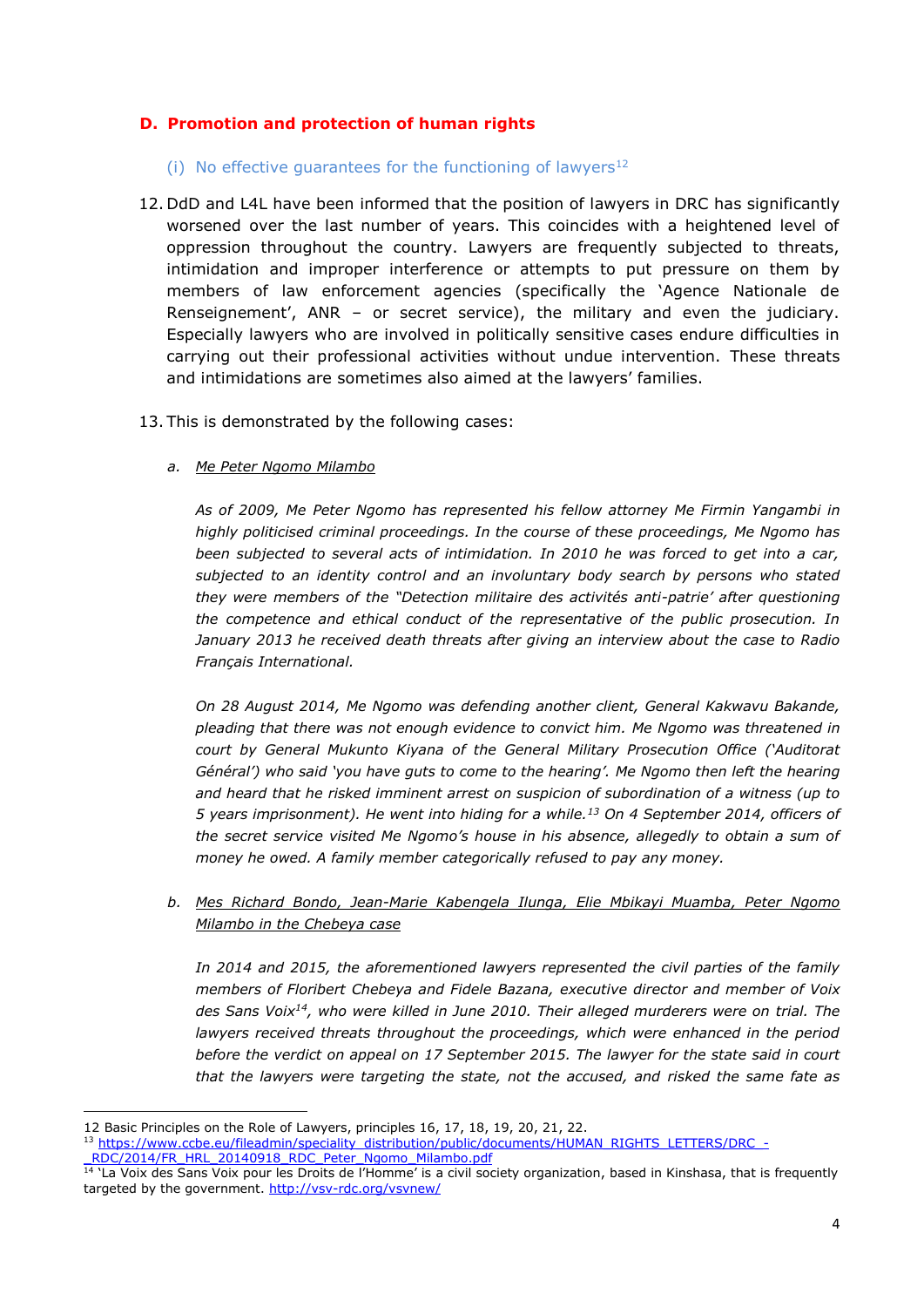*their clients. The threats began after the lawyers requested the appearance in appeal of Kalala Kalao, former driver of one of the suspect murderers and a key witness in the case. They reached their peak at the end of July, beginning of August 2015, when the lawyers made a reference in their final pleas to a massacre in 2008 of members of a politicalreligious organisation Bundu Dia Kongo, addressed by the Voix des Sans Voix, and the request by Chebeya to a colleague in Belgium to file a complaint about this massacre with the International Criminal Court in The Hague ("ICC"). Apart from death threats, military personnel visited the offices of lawyers Ngomo and Mbikayi. 15*

## *c. Me Olivier Bahemuke Ndoole*

*Me Olivier Ndoole, lawyer of the Goma bar and an active human rights defender, was the lawyer for a civil society movement called LUCHA. In 2015, LUCHA members protested in Goma because their leader, Fred Bahuma, was arrested in Kinshasa by the secret service. The protesters were then arrested and Me Ndoole represented them in court. Me Ndoole subsequently received death threats, allegedly by the secret services. He was also attacked once, on 17 March 2015, late in the evening outside of his house. He was severely beaten by three men who he believed were from the secret service ANR and ended up in hospital in Goma for 12 days and was subsequently evacuated to Nairobi.*

*Me Ndoole has returned to DRC and continues to practice law. Together with other*  lawyers, he is involved in a case involving the confiscation of a farm, in which he *represents several local communities in Nyiragongo collectively, and is up against a number of military officials, ministers and other authorities at the opposite side. They have filed a complaint with the national human rights commission. This case is still pending. The lawyers received several intimidating messages in the course of their involvement in this case.* 

## *d. Me Shembo H.*

*Me Shembo H., member of the Kananga Bar and of the human rights organisation 'Mouvement citoyen lute pour le changement "LUCHA""', received anonymous death threats and threats to his family members including his young daughters, in a letter of 13 September 2018. The author suggested he should simply defend his client and stop his activities as a human rights defender. On 21 September 2018 he filed a complaint with the prosecutor but he has not received any news since.* 

## *e. Several lawyers in Katanga*

*On 7th October 2016, police officers sent by the public prosecution office of Katanga carried out police searches and dislodged law firms attached to the Lubumbashi bar, without informing the president of the Lubumbashi bar, Jacques Bakambe Shesha. Mr Shesha*  affirmed that searches in a law firm can only be carried out after informing the president of *the bar, with the aim to protect confidential documents that are stored in the law firm. No reason for the search was given, other than that it was necessary for investigations. The lawyers concerned perceived this act as an arbitrary intervention by the public prosecution office.* 

## *f. Me Paul Kalumire*

**<sup>.</sup>** <sup>15</sup> <https://www.fidh.org/fr/regions/afrique/rdc/rdc-menaces-et-actes-de-harcelement-al-encontre-des-avocats>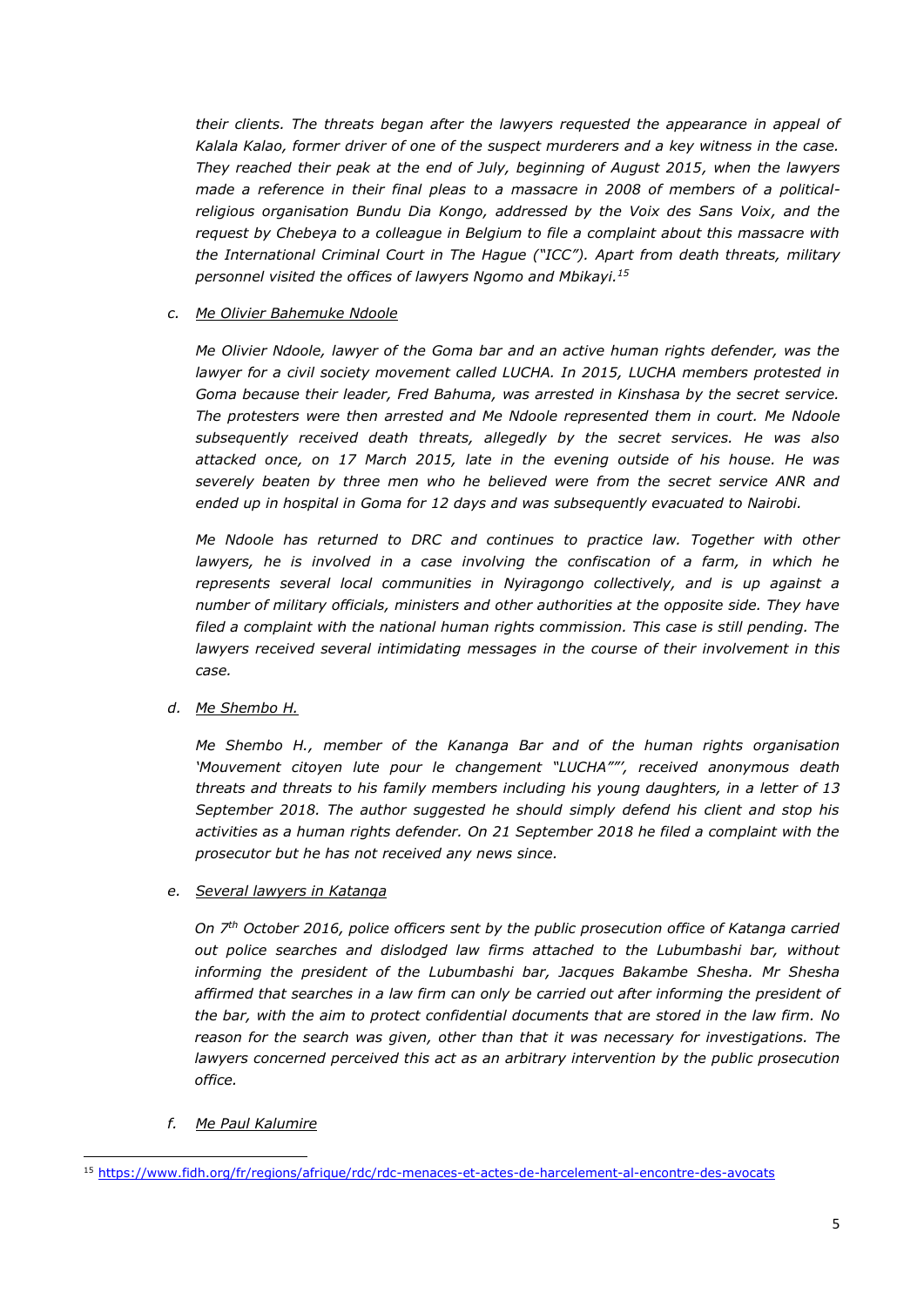*Me Paul Kalumire represented the father of a kidnapped child. On 24th August 2017, he made a submission denouncing the insecurity of Goma and suggesting that the military authorities and soldiers as well as secret service agents are involved in the traffic of children and illicit exploitation of minerals. The same day, he made a similar declaration on Radio Okapi, implicating certain political-administrative members based on evidence he had gathered. That same day he received death threats by SMS on his phone. On 25th August, secret service agents visited him at his firm. On 26th August, anonymous persons visited his residence. The threats continued and so he fled the DRC for Rwanda where he is currently residing.*

#### *g. Me Jean Paul Lumbulumbu Mutanava*

*Jean Paul Lumbulumbu Mutanava, lawyer of Goma, member of the DRC bar at the level of the Courts of Appeal, states he was threatened by certain magistrates in Goma. On 23rd August 2017, he was a lawyer representing the victims in a case involving the kidnapping of three minors in Goma. During more than six months, many children were kidnapped in Goma. The tribunal found the perpetrators of these kidnappings guilty, convicted them, and sentenced them to 20 years of imprisonment. In his declaration to the media (Radio Okapi), Mr. Mutanava congratulated the civil justice system for this exemplary judgment and encouraged the military courts to follow this example in cases involving soldiers who are involved in killing civilians in Goma with impunity. On 26 August 2017 he had to appear before the military judicial authorities (Auditeur militaire superieur and the first President of the military court of Goma, the highest military magistrates of the province). He was called in their office and received a warning. On 31 August a complaint was filed against him with the President of the Bar Association of Goma, cc'ed to the Public Prosecutor and the First President of the Court of Appeals (the highest civil magistrates in the province). The Public Prosecution of Goma opened a case against him pursuant to R.I. 134/PG/EKI and he was ordered to appear in the beginning of September. He has been accused of citing the name of the auditeur superieur in his declaration of 23 August 2017, which he denies. Yet, he was accused of destabilising the institutions.* 

#### *h. Me Cédrick Nsenda*

*On 23 June 2018 Me Cédrick Nsenda was arrested in Kananga at the Prosecutor-General's Office when he was assisting his client, who had been hurt during his arrest. Me Nsenda wanted to bring him to the hospital. When the prosecutor-general heard of this, he ordered the arrest of Me Nsenda. Me Nsenda was treated in a humiliating way: he had to hand over his gown, take off his shoes, and was paraded in a dishonourable way. Only hours later he was placed in pre-trial detention. He was released later that night, after lawyers of the Kananga Bar put pressure and conveyed their discontent to the procurator-general and to political authorities. Also, the President of the Bar of Kananga insisted and the Governor of the Province intervened.*

#### *i. Me Hippolyte Yulama Omekenge and Me Emmanuel Kokolomami*

In December 2017, Me Hyppolite Yulama Omekenge and Me Emmanuel Kokolomami *received death threats against themselves and family members, as a result of their involvement in cases regarding the nullification of land concessions in the community of Ngaliema. Me Emmanuel was even almost abducted by agents of DEMIAP, the former military intelligence organization of DRC. He could only escape because of the intervention*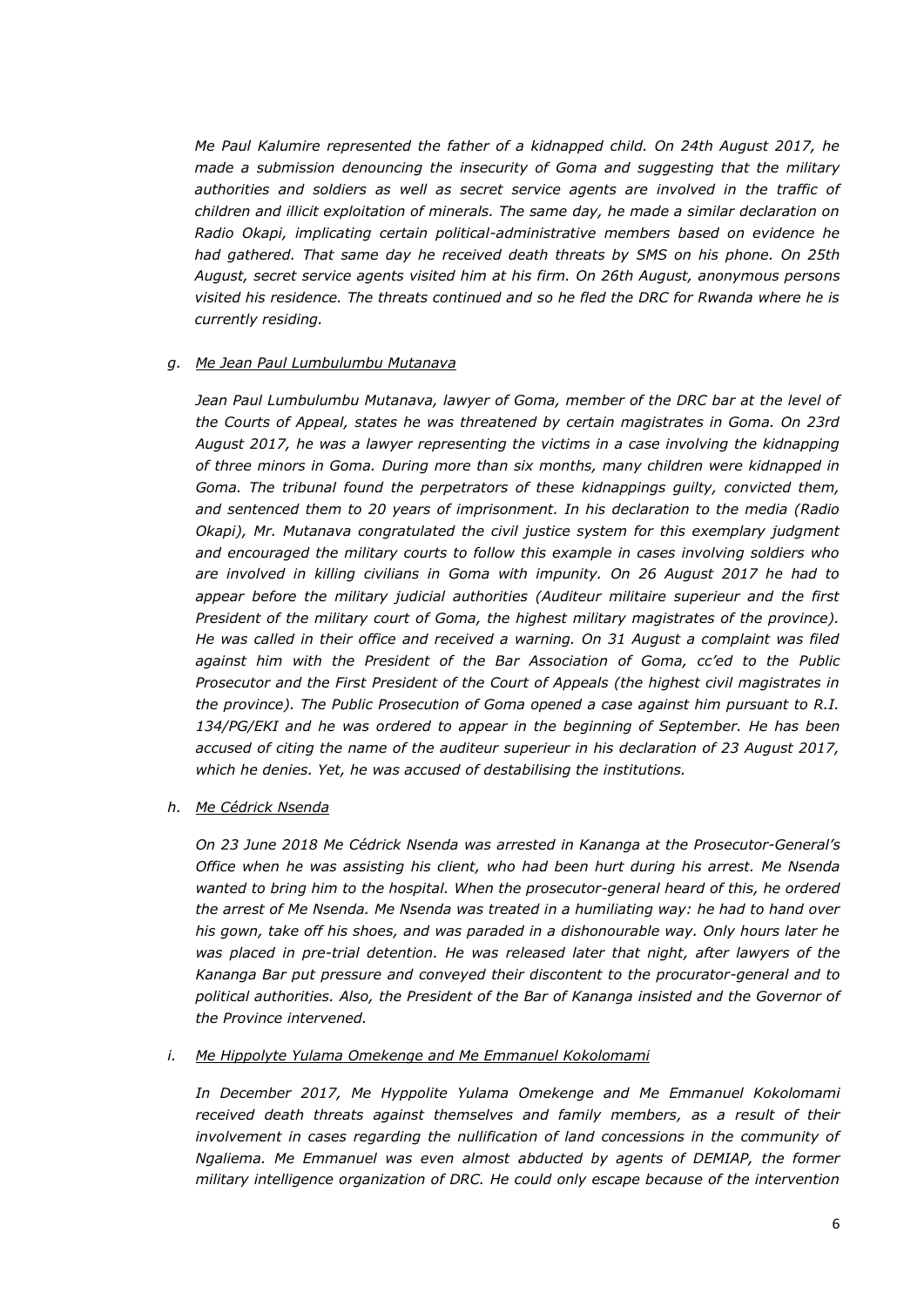*of people standing at the bus stop where he was forced to enter a vehicle by people he did not know, but who claimed to have a warrant against him.* 

*j. Me Véronique Tshiela*

*Me Véronique Tshiela, who is a member of the Bar Association of Kananga and a womens' rights defender, has received several death threats because of her interventions for the accused in judicial proceedings against supporters of Kamwina Nsapu in 2016. She even had to flee for several months to the village where her husbands' family lives, disguising as a villager. She has been forced to leave Kananga and now lives in Kinshasa.* 

*k. The lawyers in the criminal proceedings regarding Kamwina Nsapu*

*Other lawyers in the Kamwina Nsapu-case were, and continue to be threatened as well, sometimes even physically, or received nightly visits. Several lawyers have left the case because of these threats.* 

*l. Me Patu Isungi*

*Me Patu Isungi, member of the Bar Association of Kinshasa Gombe, has also been threatened many times since 2016 for intervening in the legal cases against supporters of the political-religious movement of Ne Muanda Nsemi.* 

Some lawyers in the DRC are even subjected to arrests, criminal investigations and prosecutions. The following cases are examples of arbitrary arrests and prosecution of lawyers:

*m. Me Firmin Yangambi* 

*Me Firmin Yangambi has been detained since 2009, Me Yangambi is lawyer and member of the Conseil de l'Ordre du Barreau de Kisangani and in addition he is president of the foundation "Paix sur Terre" an organisation for the victims of war. He is convicted by the High Military Court of la Gombe to imprisonment for 20 years, for causing uprisings and the possession of illegal arms. However, from several reports it can be derived that his conviction is a consequence of him opposing the government and his presidency of Paix sur Terre. The case was brought to the Supreme Court, which has never issued a judgement Me Firmin Yangambi is still in prison today.<sup>16</sup>*

*n. Me David Lubugamba*

**.** 

*On 5th September 2016 Me David Lubugamba was imprisoned in the central prison of Bukavu as a result of denouncing the misfunctioning of the judicial system in the South Kivu province. He was liberated because of pressure from human rights organisations and lawyers who also participate in civil society.*

*o. Me Sylva Mbikayi Kabanga and Me Jean-Marie Kalonji*

*On 23 June 2017 Maitre Sylva Mbikayi Kabanga was arrested in Kinshasa by the military intelligent agency when he was visiting his client, Me Jean-Marie Kalonji, member of Voix* 

<sup>16</sup> <https://lawyersforlawyers.org/en/drc-lawyer-firmin-yangambi-still-imprisoned/>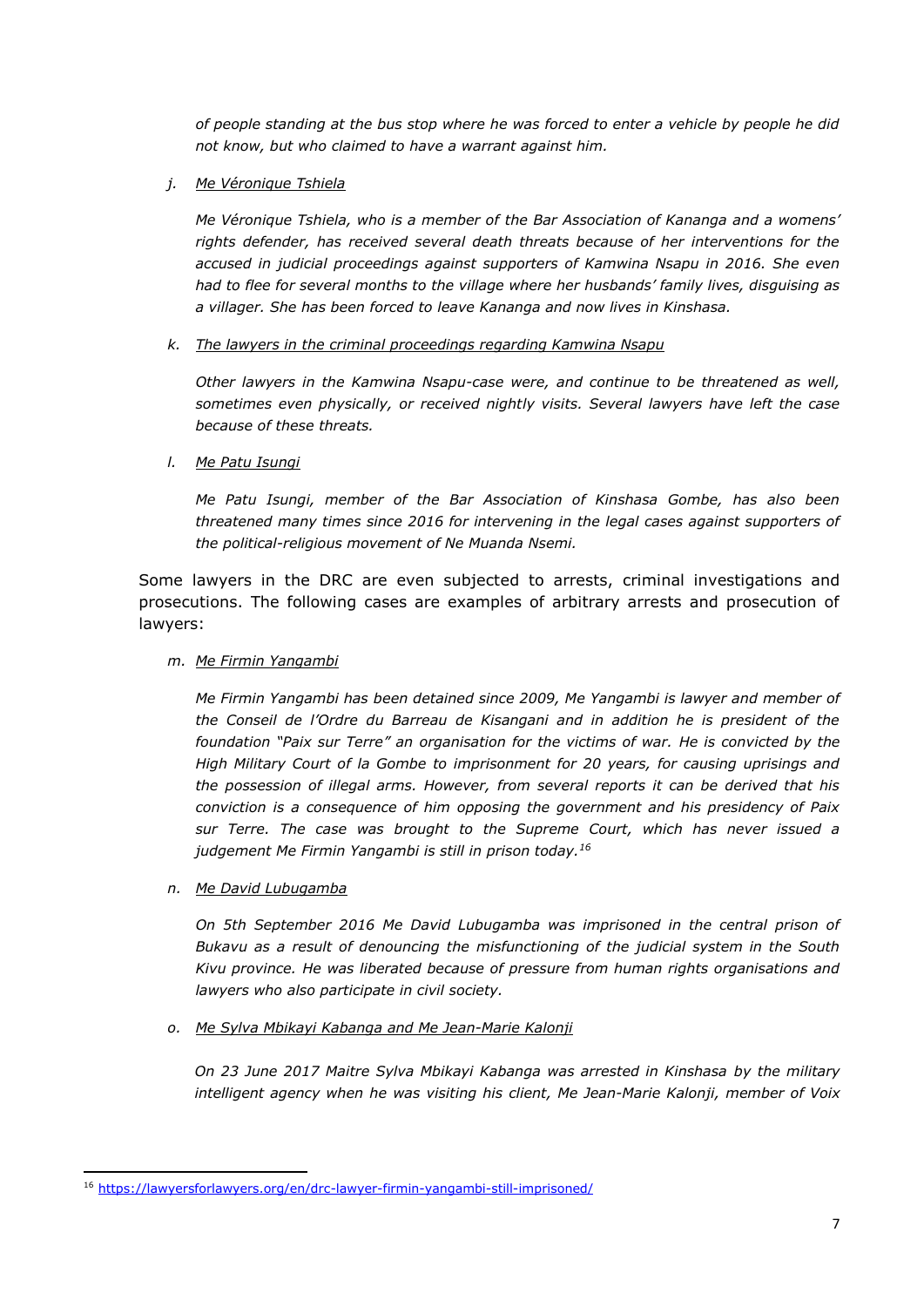*des Sans Voix. The two were then taken to the military intelligence headquarters. They were released no earlier than three weeks later, on 18 July 2017.<sup>17</sup>*

*p. Me Jacques Kapanga*

*On 6 September 2017, Jacques Kapanga was arrested by soldiers of the republican guards ('gardes republicaines') because he had declared publicly that President Kabila's presidential term had come to an end at the end of December 2016. He made this declaration in the course of his defence of a client who was accused of contempt of the President of the State. Mr Kapanga was held in detention by the special services of the police until 11 September 2017.*

*q. Timothee Mbuya*

*Timothee Mbuya, lawyer of the Lubumbashi bar and President of the NGO 'Justice asbi', a human rights organisation based in Lubumbashi, and co-founder of a coalition of 33 NGO's, was arrested on 31 July 2017. The reason for his arrest was that Justice asbi, together with other civil society groups in Haut Katanga, addressed a petition to the President of the Ceni to ask for publication of the electoral calendar. He was on his way to submit this petition when he was arrested with four colleagues: Patrick Mbuya, Jean Mulenda, Jean Pierre Tshibitshabo and Omba Omari. On the day of his arrest, there were many demonstrations all over the country, resulting in many arrests. However, most of those being arrested were released the same day. But Timothee Mbuya was not released, but charged and convicted for incitement of civil disobedience, punishable by article 135 bis of the Congolese Criminal Code. He was sentenced to 12 months imprisonment, whilst his colleagues received five months only. Eventually, Mbuya was released in February 2018,*  having served nearly half of his sentence. The others had been released at the end of *2017. It appears that the status of T. Mbuya as a lawyer has aggravated his situation.* 

## (ii) Bar Associations and disciplinary proceedings<sup>18</sup>

- 14. Professional associations of lawyers have a vital role to play in upholding professional standards and ethics and protecting their members from persecution and improper restrictions and infringements. The Bar Associations of the DRC should exercise its functions without external interference and cooperate with the government of DRC to ensure – amongst others – that lawyers are able, without improper interference, to counsel and assist their clients.<sup>19</sup>
- 15.Several Congolese Bar associations throughout the country are not always in a position to provide adequate protection. While by law the Congolese Bar associations are independent bodies with an independent legal personality, in reality this independent status is sometimes questionable.
- 16. Disciplinary action against lawyers must be based solely upon a code of professional conduct which is consistent with recognized ethical and professional standards including the Basic Principles. L4L has been informed that several lawyers in the DRC

**<sup>.</sup>** <sup>17</sup> [http://www.advocatenvooradvocaten.nl/12781/democratic-republic-of-congo-arrest-of-lawyer-sylva-mbikayi/,](http://www.advocatenvooradvocaten.nl/12781/democratic-republic-of-congo-arrest-of-lawyer-sylva-mbikayi/) <https://www.amnesty.org/download/Documents/AFR6266352017ENGLISH.pdf>

<sup>&</sup>lt;sup>18</sup> Basic Principles on the Role of Lawyers, principles 24-29.

<sup>19</sup> Basic Principles, principle 25.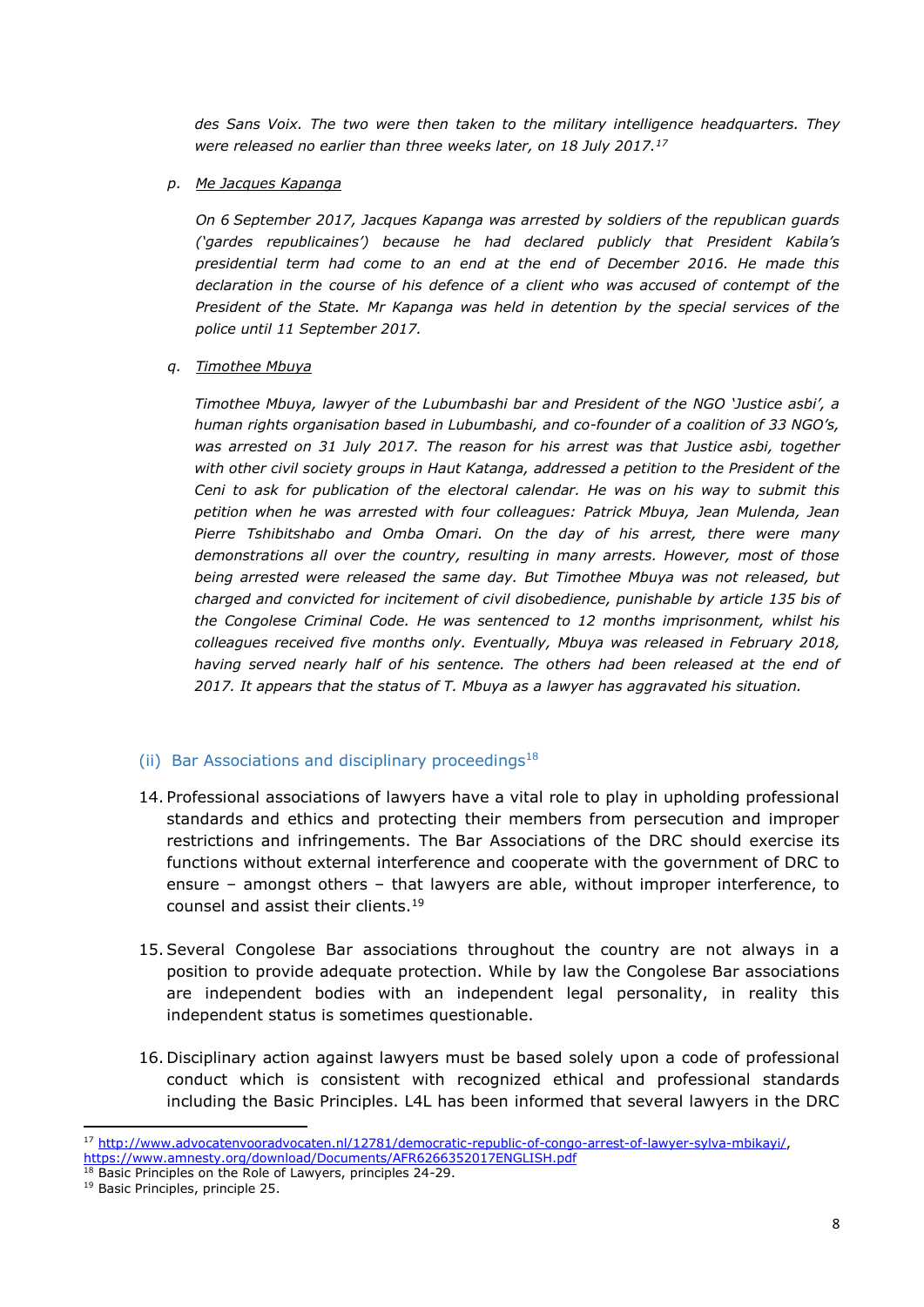have been disbarred, or are facing disbarment or other disciplinary actions on improper grounds. This is demonstrated by the following cases:

## *a. Me Peter Ngomo Milambo*

*Maitre Ngomo has received a disciplinary sanction for alleged misconduct. The judges ordered him to be seated separately from one of his clients, General Goda Sukpa, in the Ituri FNI-FRPI case. He had a disciplinary hearing on 23 September 2017 and was suspended as a lawyer for 1 month.* 

## *b. Me Mbuyi Mbiye*

*The former President of the National Bar Association Maitre Mbuyi Mbiye had a disciplinary lawsuit filed against him right after he lost the elections for the presidency of the National Bar Association. The outcome of this case was the removal of Maitre Mbuyi Mbiye from the list of attorneys, a decision that is interpreted by some lawyers as a "politically fuelled decision" of the National Bar Association because the former president identifies himself as a member of the political opposition while the newly elected president is a member of the presidential political party.*

*c. Mes Richard Bondo, Jean-Marie Kabengela Ilunga, Elie Mbikayi Muamba, Peter Ngomo Milambo in the Chebeya case*

*In the Chebeya-case the lawyers addressed a letter on 27 August 2015 to the President of the National Bar Association to inform him about the case and make complaints. The President reacted by not taking the situation serious and saying that after the case would finish ˈthey would find themselves settling the score'. 20*

# (iii) Freedom of expression of lawyers violated $21$

- 17. Lawyers, like any other individuals, have the right to freedom of expression. In particular, they have the right to take part in public discussion of matters concerning the law, the administration of justice and the promotion and protection of human rights. The freedom of expression that lawyers enjoy in connection to their professional functions should not only be guaranteed in light of the rights of the lawyer, but also in protection of the rights of their client<sup>22</sup>.
- 18. Lawyers in the DRC, who have been reporting on human rights violations or the cases of their clients, have been experiencing difficulties. Me Peter Ngomo Milambo, for example, has been harassed and threatened several times because of interviews he gave about cases. In the case of his client Firmin Yangambi he received death threats in 2013 after giving an interview about the case to Radio Français International. In the Ituri FNI-FRPI proceedings, he was harassed when he gave an

**<sup>.</sup>** <sup>20</sup> <https://www.fidh.org/fr/regions/afrique/rdc/rdc-menaces-et-actes-de-harcelement-al-encontre-des-avocats>

<sup>21</sup> Basic Principles on the Role of Lawyers, principles 23.

<sup>&</sup>lt;sup>22</sup> See also: Submission L4L - HRC Consideration of the fourth Periodic Report of Democratic Republic of the Congo, available on: [https://lawyersforlawyers.org/wp-content/uploads/Submission-Lawyers-for-Lawyers-HRC-Consideration](https://lawyersforlawyers.org/wp-content/uploads/Submission-Lawyers-for-Lawyers-HRC-Consideration-of-the-IV-Periodic-Report-on-the-Democratic-Republic-of-Congo.pdf)[of-the-IV-Periodic-Report-on-the-Democratic-Republic-of-Congo.pdf](https://lawyersforlawyers.org/wp-content/uploads/Submission-Lawyers-for-Lawyers-HRC-Consideration-of-the-IV-Periodic-Report-on-the-Democratic-Republic-of-Congo.pdf)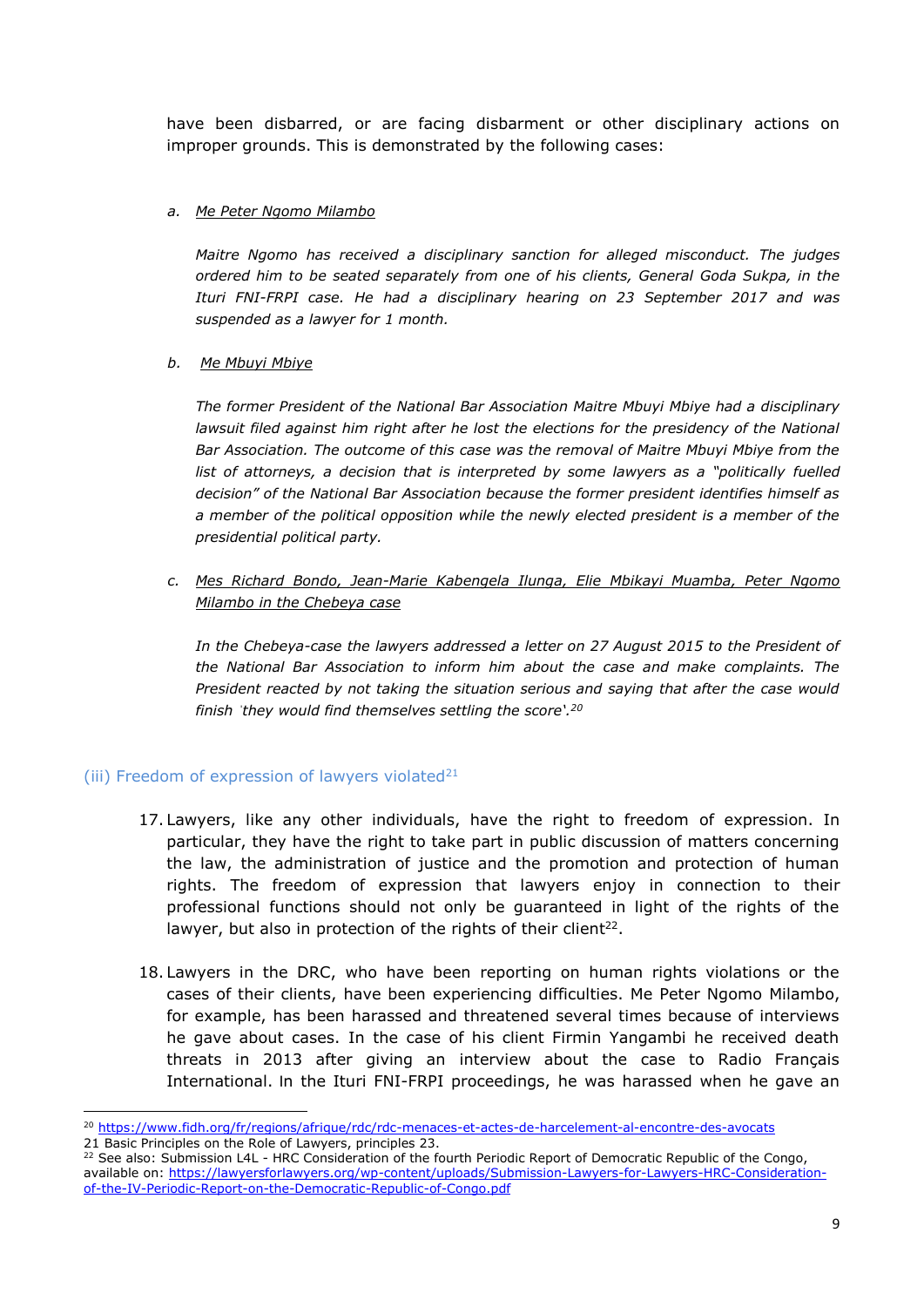interview to Radio Okapi in 2016, raising the subject that the presiding military judge had a conflict of interest. Also, the detention of lawyers David Lubugamba and Timothee Mbuya (see above) constitutes a violation of the right to freedom of expression of lawyers.

- 19. Today, civil society in DRC is threatened and restricted in a serious way by the government, that has submitted legislative proposals at the parliament that are labelled draconic by human rights defenders, including lawyers. These legislative proposals, which include an anti-terrorism law with a very broad definition of 'terrorist', have been examined by the parliamentarians in an emergency procedure and risk to have a chilling effect on lawyers and their freedom of expression.
- 20. The threats and intimidation of lawyers are increasing now that the elections are approaching, to prevent them from defending people accused of expressing opinions on credible and inclusive elections.

# **Recommendations to DRC:**

- **(a) Take immediate measures to ensure that sufficient safeguards are in place, both in law and in practice, to guarantee the full independence and safety of lawyers and their effective protection against any form of retaliation in connection with their professional activity, in accordance with article 16 of the Basic Principles on the Role of Lawyers,**
- **(b) Refrain from any actions that may constitute harassment, persecution or undue interference in the work of lawyers including their suspension, disbarment or other disciplinary actions or criminal prosecution on improper grounds, such as the expression of critical views or the nature of cases they are involved in, in accordance with article 16(c) of the Basic Principles on the Role of Lawyers,**
- **(c) Take immediate measures to prevent the identification of lawyers with their clients or their clients' causes as a result of discharging their functions, as set out in article 18 of the Basic Principles on the Role of Lawyers, since lawyers are essential agents of justice,**
- **(d) Take immediate measures to guarantee the effective protection of the right of freedom of expression of lawyers as set out in article 23 of the Basic Principles on the Role of Lawyers, in particular their right to take part in public discussion of matters concerning the law, the administration of justice and the promotion and protection of human rights, without suffering professional restrictions by reason of their lawful action,**
- **(e) Take immediate measures to assure that sufficient safeguards are in place, both in law and in practice, to guarantee the full independence of the Bar Association of the Democratic Republic of the Congo,**
- **(f) Accelerate the adoption and publication of the framework Advocates Act regulating the Bar Associations and ensure that this law is in compliance**